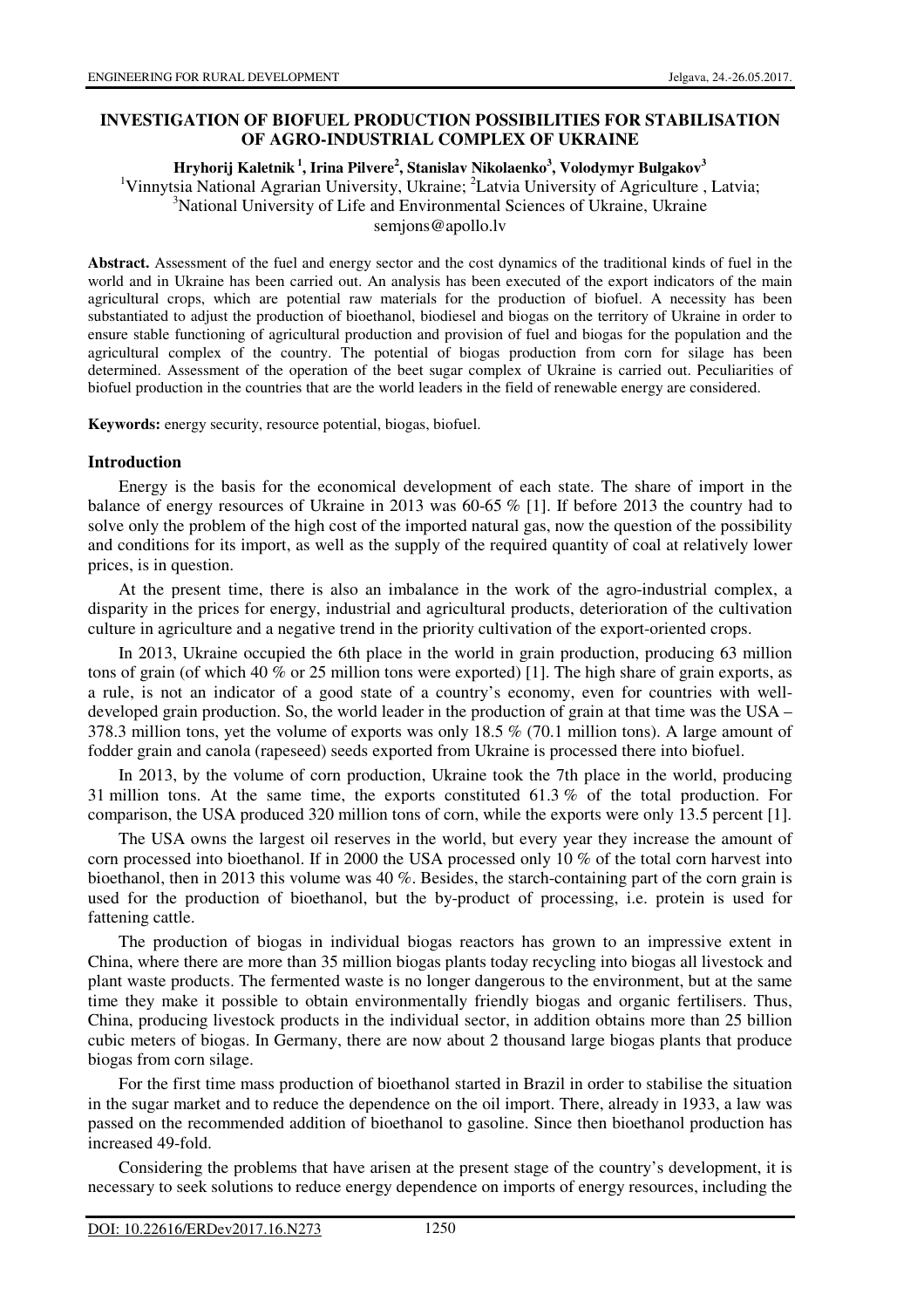production of biofuel from agricultural products. For the Ukrainian agricultural economy it is important to make a choice – which is more profitable: to be a supplier of raw materials or to try to recycle them at home. The latter means additional hundreds of thousands of jobs, income for the citizens and the state budget, a sharp decrease in the country's dependence on energy carriers. By exporting agricultural raw materials we give an opportunity to benefit to other countries but Ukraine's own economy receives very little from this. However, these profits practically do not go into the state budget. At the same time, Ukraine is forced to take credits from the International Monetary Fund at high rates and fulfil its demands to raise the retirement age, utility tariffs, taxes, etc.

The issues of the resource potential of the agro-industrial complex and the development of the biofuel production have been the topic of the scientific works by many leading Ukrainian scientists, in particular, M. Roik, I. Kirilenko, S.T. Oleinichuk, Y. Blum, and many others [2-7]. So far the facilities the production of biodiesel from rapeseed oil and other vegetable seed oils in the world particularly in Ukraine have made extensive studies.[8; 9].

The economic component of the functional-role and content characteristics of the biofuel industry as one of the forerunners of national energy security have been disclosed in the research by V.Ya. Mesel-Veselyaka, O.M. Shpichak, S.M. S.M. Kulagi [10-12]. The issues of intensification of the production and consumption of biogas and biofuel have been studied in many works of scientists in Europe and the world [13-15]. However, further research needs stabilisation of the work of Ukraine's agro-industrial complex through debugging the production and consumption of biofuel. This result can be achieved by reorienting the export-oriented management of agriculture in Ukraine to the biofuel production within the country.

#### **Materials and methods**

The purpose of the work is to justify the need for the intensification of the biofuel production in Ukraine in order to stabilise the work of the agro-industrial complex and to ensure energy, economic, environmental and food security of the country.

To assess the potential of the Ukrainian agriculture for the production of biofuel, an analysis was made of the possibilities to use corn and sugar beet for these purposes. The potential for the production of biogas from silage corn, which can be grown on the land occupied by corn to be exported, was determined by calculation. Variation in the national currency (Ukrainian hryvnia **–** UAH) of Ukraine from 2000 to 2017 is shown in Fig. 1.





Methods of economic analysis and statistical data processing have been applied in the work. In the calculations there were used data from the Ministry of Agrarian Policy and Food of Ukraine, the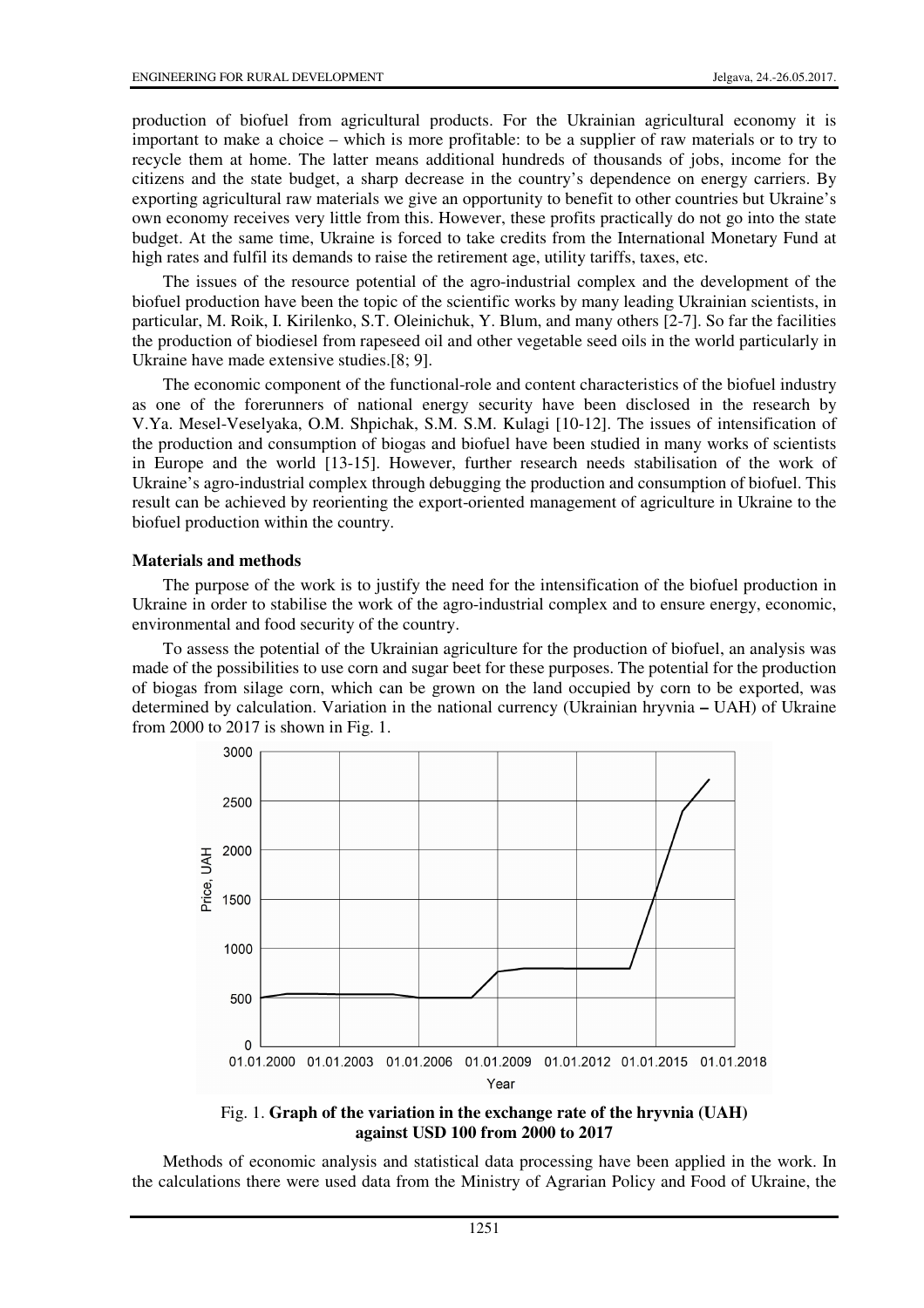Verkhovna Rada Committee of Ukraine on the issues of Agrarian Policy and Land Relations, the State Statistics Service of Ukraine, the "UkrNIIpirtbioprod".

To analyse some of the indicators, the year 2013 was chosen, which was not heavily affected by political and economic activities in Ukraine, and it can be considered as the most characteristic for the Ukrainian economy under the conditions of the pre-reform environment.

## **Results and discussion**

At present, the renewable energy in the structure of Ukraine's energy supply constitutes only 3 %, the largest part being natural gas (Fig. 2). In recent years, there has been a trend in Ukraine's energy supply to reduce the share of natural gas from 37 to 29 %, the shares of coal - from 33 to 30 % (which is mainly explained by the international situation), and to increase the renewable sources of up to 3 %.



#### Fig. 2. **Structure of the total supply of primary energy in Ukraine in 2013 (a) and 2015 (b)**

According to the data of the Ministry of Agrarian Policy and Food of Ukraine, the average annual demand of an agro-industrial complex in light oil products is, on the average,: in diesel fuel - 1 million 870 thousand tons, in gasoline - 620 thousand tons. By the prices of the year 2000, for the purchase of such quantities of diesel fuel and gasoline, the costs were 4363 million UAH, in 2014 they amounted to 35785 million UAH (Table 1). The source: own calculations based on the data from the State Statistics Service of Ukraine. [1]. Undoubtedly, during this time there took place devaluation of the local currency in Ukraine, the cost of fuel increased 8 times, while the sales of sugar beet, grain, meat and milk increased by 3.3-4.1 times. Obviously, such a disparity of prices leads to a decrease in the profitability of agricultural production.

Table 1

| <b>Parameter</b>                                       | <b>Year 2000</b> | <b>Year 2014   Year 2016  </b> |        |
|--------------------------------------------------------|------------------|--------------------------------|--------|
| Cost of gasoline, UAH $t^{-1}$                         | 1850             | 17000                          | 21900  |
| Consumption of gasoline, thousand t                    | 620              | 620                            | 620    |
| Cost of diesel fuel, UAH $t^{-1}$                      | 1720             | 13500                          | 17200  |
| Consumption of diesel fuel, thousand t                 | 1.870            | 1.870                          | 1.870  |
| Total costs, billion UAH                               | 4.363            | 35.785                         | 45.742 |
| Increase in costs in comparison with 2000, billion UAH |                  | 31.422                         | 41.379 |

**Wholesale value of gasoline and diesel fuel** 

If we do not take into account the fall in the prices of oil and its processed products in the world in 2008 (the beginning of the recession in the world economy) and after the collapse of prices in 2014, then the dynamics of the cost of traditional fuels, on the whole, in Ukraine is characterized by constant growth (Fig. 3). The source: formed on the basis of the data of the Biofuel Platform Statistical Review of the World Energy and the Ministry of Energy and Coal Industry of Ukraine [1].

In any case, the growth in the prices of the fuel and energy carriers is much faster than the sales prices of the manufactured goods (used as raw materials for export, etc.) and the growth of the indicators of the people's well-being.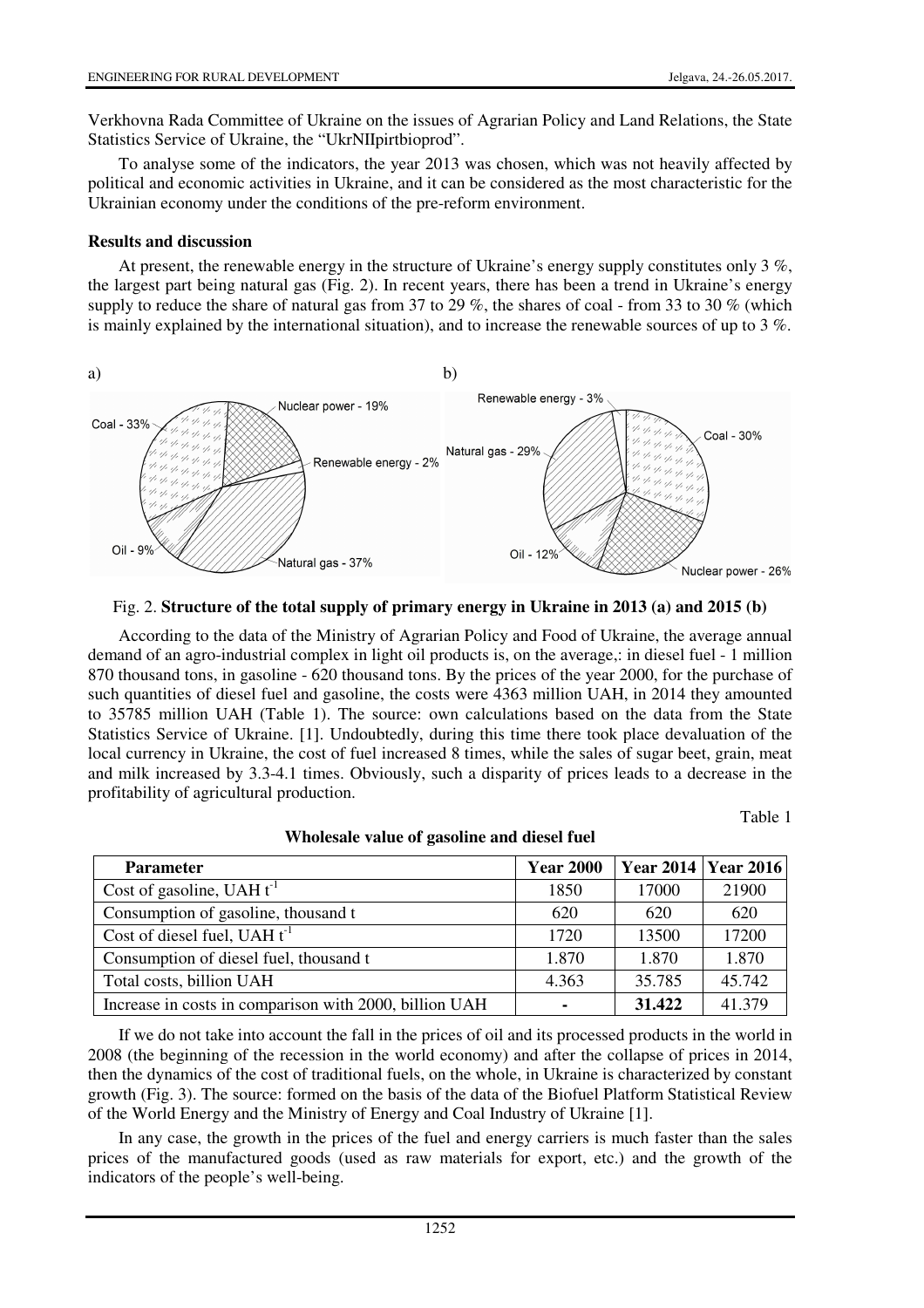The high fuel prices have a negative influence on the interest in growing agricultural crops, especially which need to spend a huge amount of oil products. Thus, it becomes not profitable to sell agricultural products in the form of raw materials. The efficiency and interest of agricultural producers could be increased by processing excess agricultural products into biofuel.

In Europe, for the production of biogas, mainly corn silage and livestock waste are used. In contrast to other energy crops, corn silage has advantages due to the relatively lower costs of growing and storage. Besides, the production of biogas from corn silage is characterised by the reduction of the greenhouse gas emissions and a high fuel economy [15-17] Also, ensilaged corn can be preserved on the field for up to one year with low losses in the dry mass. In recent years, the average yield of silage corn in the agroformations of Ukraine is  $35.0-36.0$  t ha<sup>-1</sup> [3; 6]. Consequently, only on 2 million hectares of agricultural land, actually intended for the export of grain corn, we can produce up to 26 billion cubic meters of biogas in Ukraine (Table 2) and thus solve the problem of sharp dependence on natural gas imports, and also create additional jobs and income to the state budget. In addition, the location of biogas plants in regions where silage from corn is produced can solve the gasification problem of the villages.





Table 2

|  |  | Potential for the biogas production from corn for silage in Ukraine in 2013 |  |
|--|--|-----------------------------------------------------------------------------|--|
|--|--|-----------------------------------------------------------------------------|--|

| <b>Indicator</b>                                                                                         | <b>Value</b> |
|----------------------------------------------------------------------------------------------------------|--------------|
| Production of corn for grain, million t                                                                  | 31           |
| Yield of corn for grain, $t \cdot ha^{-1}$                                                               | 6.4          |
| Export of corn grain, million t                                                                          | 19           |
| Area of under corn intended for export, thousand ha                                                      | 2,968.750    |
| Yield of corn for silage, $t \cdot ha^{-1}$                                                              | 35.0         |
| Potential yield of corn, which can be used for biogas production<br>(instead of grain export), million t | 103.9        |
| Output of biogas, $m^3 \tcdot t^{-1}$ of silage corn                                                     |              |
| Potential of biogas production, million $m3$                                                             |              |

The prime cost of corn for silage in 2014 was 160 UAH $\cdot$ t<sup>-1</sup>. Taking into account that the output of biogas from 1 ton of silage is about 250  $m^3$ , the prime cost of 1000  $m^3$  of biogas made from silage corn will be no more than USD 100. This figure is calculated on the basis of the cost of the raw material and the cost of processing, as well as other costs, including taxes.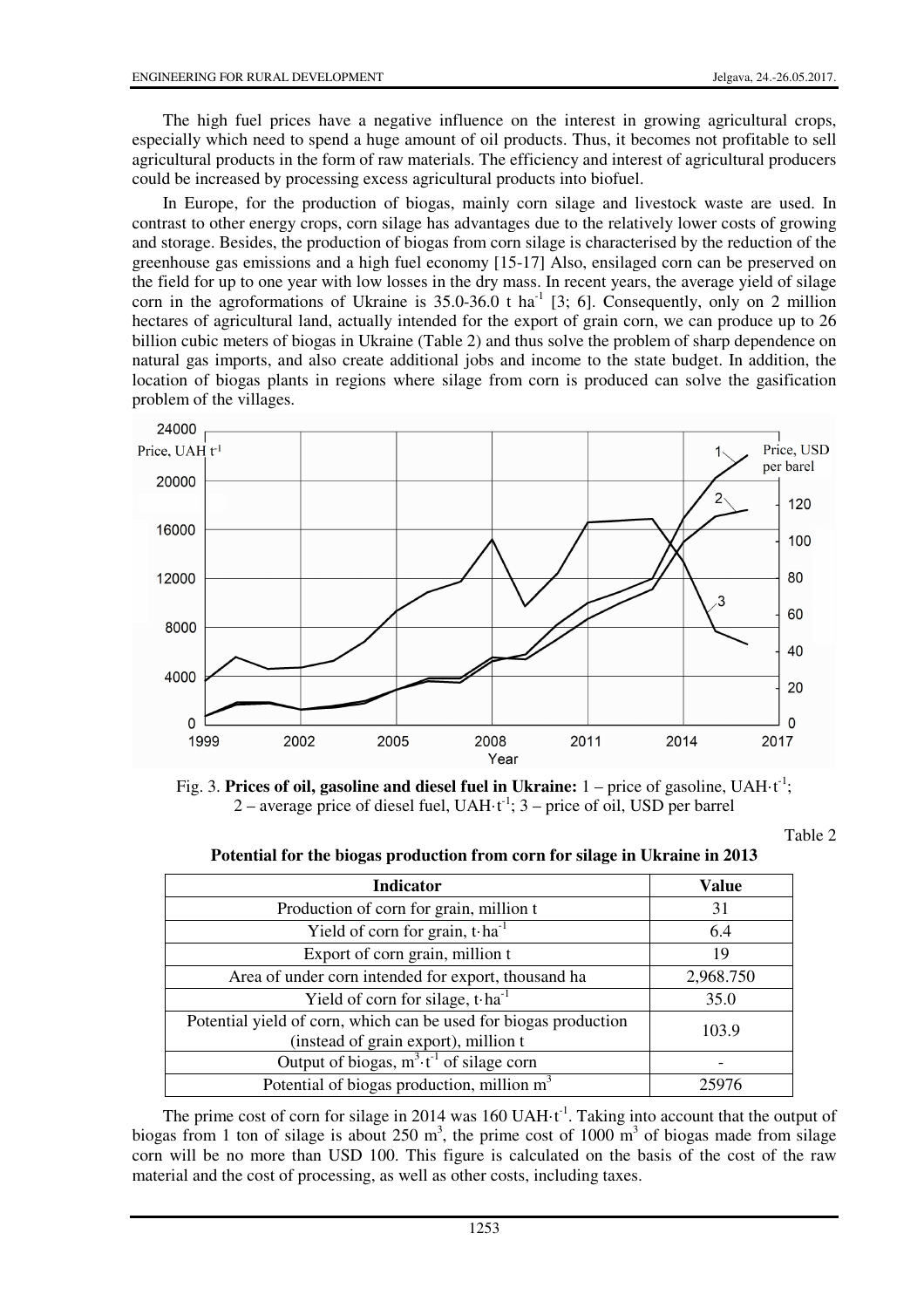The grain corn exported from Ukraine to the countries of Western Europe is also partly processed into bioethanol. At the same time, Ukraine annually buys more than half of the demand for light oil products and more than 25 billion m<sup>3</sup> of natural gas. Such a situation logically aims at reorienting and searching for more efficient ways how to use agricultural products for fuel production.

In general, on the areas for growing grain corn for export it would be much more expedient to grow corn for silage and produce biogas from it, as it is done in Germany and China, which are the leaders in the number of biogas plants in the world on the land used to grow grain for export.

By calculation it has been established that  $1000 \text{ m}^3$  of biogas from silage corn in Ukraine will not be more expensive than USD 100. In reality, there is no point in counting on state benefits and subsidies at this stage, and, in fact, the manufacturers do not need this. Replacing the part of the grain corn by silage corn will allow the state to preserve its export potential and reduce the costs of currency for the gas imports and increase energy independence.

Another problem in the agro-industrial complex of Ukraine is the instability of functioning of the beet-sugar complex. The fluctuation of prices in the sugar market, the limited external markets for the final products and the import of sugar and sugar substitutes into Ukraine led to the imbalance of sugar beet production and the closure of many sugar refineries. In 2000, 146 sugar refineries were engaged in the processing of sugar beet in Ukraine. In 2012, this number decreased to 63. In order to support this sector of economy, the Government of Ukraine has developed various programs: from purchases in the State Reserves and the Agrarian Fund to direct financial compensation from the State Budget in the amount of UAH 750 for each sown hectare of sugar beet. Yet, these measures have not solved the problem of a stable interest of beet-growing farms and sugar factories. Ukraine annually produces about 2 million tons of sugar and, in general, there is a constant surplus in the domestic market. Since the fall in prices with a high gross harvest of the beet raw materials and a rise in prices with its deficit, constantly worsen the industry, it creates uncertainty and economic losses. One of the most efficient instruments for the stabilisation of the sugar beet industry, its economic efficiency, could be introduction of a technology for the simultaneous processing of sugar beet into sugar and bioethanol.

A negative pressure upon the domestic sugar market is caused also by the import of raw sugar from sugar cane. As a member of the World Trade Organization, Ukraine has pledged to import 260,000 tons of raw sugar a year without applying import restrictions. This is determined by the Decree of the Cabinet of Ministers of Ukraine of December 27, 2008 No. 11225 "On the use of sugar produced from raw sugar from cane which is imported to Ukraine within the established tariff quota." The preferential duty rate is set at 2 % (against 50 % on a general basis). Therefore, there is a question of surplus sugar in the domestic market. The pressure upon the sugar market is exerted by the uncontrolled import of sugar substitutes, which are widely used in the food industry. Synthetic sweeteners are attractive for manufacturers of confectionery and sugary drinks due to cheaper prices. Although the official statistics of the turnover of sweeteners is not carried out, according to the data of "Ukrsakhar", in 2010-2011, they were imported to Ukraine in a volume, which replaces 250-300 thousand tons of sugar (10-15 % of the sugar market). Every year the import of sweeteners continues growing. But in general, the possibilities for cultivating and processing sugar in Ukraine are more than 2.5 times higher than today's volumes.

A certain solution to reduce the imbalance of agro-industrial production may become introduction of the biofuel (bioethanol) production. Many advanced countries have already chosen this path, and here it is necessary to take advantage of the best proven experience [3; 5; 14; 19].

The greatest volume of bioethanol production  $(7500 \, 1 \, \text{ha}^{-1})$  can be obtained from sugar beet. In France, sugar factories are being built which produce sugar, food grade alcohol and bioethanol. An example is the *Cristanol* plant, which cooperates with 6000 farmers. At the same time, an uninterrupted supply of raw materials to the plant is ensured, and for the farmers – a stable place for selling their products at profitable prices. Being built using the funds of the state, farmers and investors, the plant, worth 280 million Euros, is capable of processing 21,000 tons of sugar beet per day. The peculiarity is that sugar beet is processed into sugar, bioethanol and food alcohol on a single production plant. There is a possibility on the plant to regulate the production volumes of one or another product taking into account the current situation on the market. For instance, if an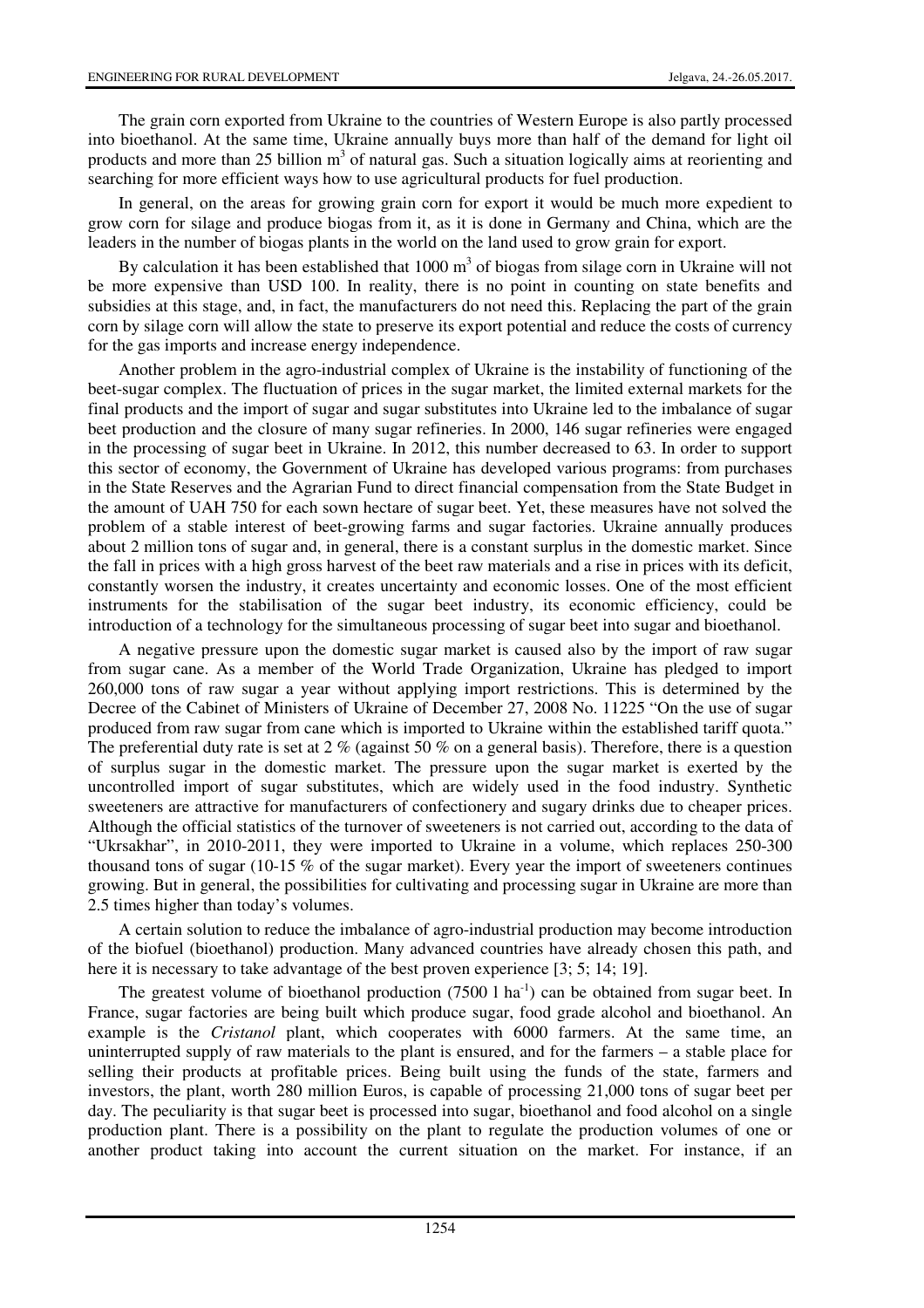unfavourable situation arises for the sale of sugar in the market, then more raw material is sent to the *Cristanol* plant for the production of bioethanol, and vice versa.

At the current conditions in Ukraine from one hectare of rapeseed sowings 1.5 to 2.0 tons of diesel fuel can be obtained. In theory, to ensure Ukraine's agriculture with the necessary amount of diesel fuel, in the existing sown area is a need to increase rape sown areas by 6-8 %. In order to maintain the gross grain yield, it is necessary to increase the grain yield of 6-8 %, which is quite realistic.

The economic and social need for the formation and development of the biofuel market in Ukraine is justified for several reasons, starting from the considerations of energy security, diversification of national production, support for innovations, and ending with the economic and social efficiency of the biofuel market development on the basis of high motivation for the growth of the agricultural sector, a positive social shift in relation to the growth of employment of the rural population and ecological security due to renewable sources of energy.

The production and use of biofuel in Ukraine's agriculture is an objective prerequisite for creating additional jobs, increasing employment of the rural population, increasing the efficiency of production and well-being of the peasants. After all, the overwhelming majority of the processing enterprises are located in rural areas, and for some localities they are the main payers of taxes to local budgets. On their basis the social and household infrastructure of rural settlements is built, and the irregular operation of the processing factories painfully hits exactly the most vulnerable layers of the population leading, by the way, to problems with the provision of kindergartens, schools, and dwelling houses with heat and electricity.

Solving the problem of dynamic production of biofuel needs to create a market for energy crops as raw materials for its production, to use agricultural lands, which are suitable for growing energy crops, without reducing the level of food production. There is a constant discussion on this subject: what is more important – food or biofuel? This problem is very complicated because, on the one hand, provision of the population with food is a priority for each government, and, on the other hand, the energy independence of the country is the basis of its sovereignty. Therefore, the analysis of the possibilities for growing bio-raw materials to produce biofuel should be conducted taking into account the actual market situation with the existing requirements for food products, as well as with the existing sources of fuel supply for both the state, in general, and its individual regions.

## **Conclusions**

- 1. Strong dependence on the energy import, the rising prices for fuel energy, deterioration of the environmental situation, inefficient export of agricultural products and the high unemployment rates in rural areas are major risk factors for the economy of the Ukrainian agro-industrial complex.
- 2. Introduction of the biofuel production in Ukraine from corn and sugar beet could stabilise the development of the agro-industrial complex, ensure strengthening of the country's energy independence, create new jobs and, on the whole, improve the economic situation.

## **References**

- 1. State Statistics Service of Ukraine documents publishing [online][11.12.2017] Available at: https://ukrstat.org/en
- 2. Калетнік Г.М. Розвиток ринку біопалива в Україні (Development of the biofuel market in Ukraine). Mонографія. Кyiv, 2008, 464 p. (In Ukrainian).
- 3. Блюм Я., Гелетуха Г., Григорюк І., Дубровін В. та ин. Новітні технології біоенергоконверсії (New bioconversion technologies). Mонографія. Кyiv, 2010, 326 p. (In Ukrainian).
- 4. Роїк М. Біопаливо як загальнонаціональний пріоритет розвитку агропромислового комплексу (Biofuel as a priority for the development of the agro-industrial complex) Біопаливо як загальнонаціональний пріоритет розвитку агропромислового комплексу. Наука та наукознавство. 2006, No 3, pp. 118-121. (In Ukrainian).
- 5. Олійнічук С., Левандовський Л., Шевченко В. Технологічний регламент виробництва етилового спирту з крохмалевмісної сировини (Technological regulations for the production of ethyl). Кyiv, 2000, 142 p. (In Ukrainian).